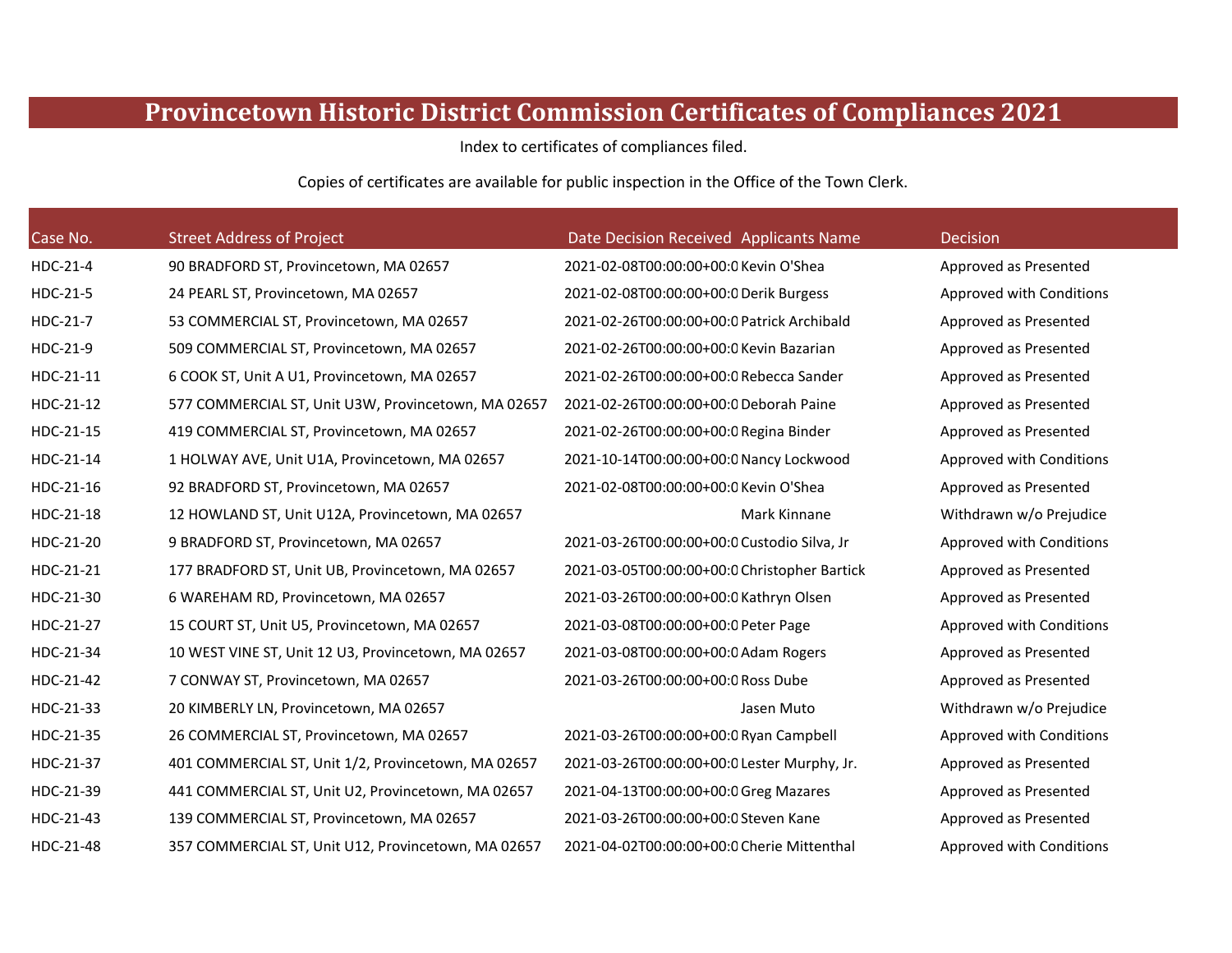| Case No.   | <b>Street Address of Project</b>                                                              | Date Decision Received Applicants Name      | Decision |
|------------|-----------------------------------------------------------------------------------------------|---------------------------------------------|----------|
| HDC-21-51  | 10 ATWOOD AVE, Provincetown, MA 02657                                                         | 2021-03-26T00:00:00+00:0 Christopher Lousos | Approve  |
| HDC-21-49  | 20 BANGS ST, Provincetown, MA 02657                                                           | 2021-03-26T00:00:00+00:0 edward smith       | Approve  |
| HDC-21-50  | 493 COMMERCIAL ST, Unit U2, Provincetown, MA 02657                                            | 2021-03-25T00:00:00+00:0 Richard Baker      | Approve  |
| HDC-21-53  | 624 COMMERCIAL ST, Provincetown, MA 02657                                                     | 2021-03-29T00:00:00+00:0 Cathy Bedard       | Withdrav |
| HDC-21-58  | 353 COMMERCIAL ST, Unit A U5, Provincetown, MA 02657                                          | 2021-04-02T00:00:00+00:0 Fitzroy Steele     | Approve  |
| HDC-21-60  | 116 BRADFORD ST, Unit U2, Provincetown, MA 02657                                              | 2021-04-13T00:00:00+00:0 Lee Kugler         | Approve  |
| HDC-21-109 | 16 BRADFORD ST, Provincetown, MA 02657                                                        | 2021-06-21T00:00:00+00:0 Sean Curran        | Approve  |
| HDC-21-64  | 452 COMMERCIAL ST, Unit U3, Provincetown, MA 02657                                            | 2021-04-13T00:00:00+00:0 Mike Czyoski       | Approve  |
| HDC-21-65  | 7 BRADFORD ST, Provincetown, MA 02657                                                         | 2021-04-13T00:00:00+00:0 Matthew Metivier   | Approve  |
| HDC-21-74  | 4 YOUNGS CT, Unit U4A, Provincetown, MA 02657                                                 | 2021-04-13T00:00:00+00:0 Mark Stanek        | Approver |
| HDC-21-73  | 584 COMMERCIAL ST, Provincetown, MA 02657                                                     | 2021-03-26T00:00:00+00:0 Gail Strickland    | Approver |
| HDC-21-118 | 4 ATWOOD AVE, Provincetown, MA 02657                                                          | 2021-09-07T00:00:00+00:0G Bruce Head III    | Approve  |
| HDC-21-79  | 10 WEST VINE ST, Unit 12 U3, Provincetown, MA 02657                                           | 2021-05-27T00:00:00+00:0 Adam Rogers        | Approve  |
| HDC-21-81  | 405 COMMERCIAL ST, Unit 7 U2, Provincetown, MA 02657                                          | 2021-05-14T00:00:00+00:0 Carlos Verde       | Approve  |
| HDC-21-84  | 607 COMMERCIAL ST, Unit U3, Provincetown, MA 02657                                            | 2021-06-21T00:00:00+00:0 Christine Bezio    | Approve  |
| HDC-21-82  | 15 CONANT ST, Unit U1, Provincetown, MA 02657                                                 | 2021-05-27T00:00:00+00:0 Lester Murphy, Jr. | Approve  |
| HDC-21-90  | 147 COMMERCIAL ST, Unit UL12, Provincetown, MA 02657                                          | 2021-05-14T00:00:00+00:0 Cuong Hoang        | Approve  |
| HDC-21-87  | 5 BREWSTER ST, Unit U1, Provincetown, MA 02657                                                | 2021-04-23T00:00:00+00:0 Lisa West          | Approve  |
| HDC-21-91  | 198 COMMERCIAL ST, Provincetown, MA 02657                                                     | 2021-05-14T00:00:00+00:0 Bill Fornaciari    | Approve  |
| HDC-21-93  | 3 KENDALL LN, Unit UB-3, Provincetown, MA 02657                                               | 2021-05-14T00:00:00+00:0 Daniel Hammond     | Approve  |
| HDC-21-94  | 415 COMMERCIAL ST, Unit 417U1, Provincetown, MA 02657 2021-05-14T00:00:00+00:0 April Callahan |                                             | Approve  |
| HDC-21-96  | 12 ATLANTIC AVE, Unit U1, Provincetown, MA 02657                                              | 2021-07-14T00:00:00+00:0 Christopher Nagle  | Approve  |
| HDC-21-107 | 5 DYER ST, Provincetown, MA 02657                                                             | 2021-06-07T00:00:00+00:0 Pavel Fiodarau     | Approve  |
| HDC-21-102 | 535 COMMERCIAL ST, Unit 7 U3, Provincetown, MA 02657                                          | 2021-05-14T00:00:00+00:0 Derik Burgess      | Approve  |
| HDC-21-105 | 361 COMMERCIAL ST, Unit B-U3, Provincetown, MA 02657                                          | 2021-06-21T00:00:00+00:0 Yuriy Litvinov     | Approve  |
| HDC-21-110 | 139 COMMERCIAL ST. Unit UA. Provincetown, MA 02657                                            | 2021-05-27T00:00:00+00:0 Steven Kane        | Approve  |

Approved as Presented Approved as Presented Approved as Presented Withdrawn w/o Prejudice Approved as Presented Approved as Presented Approved with Conditions Approved with Conditions Approved as Presented Approved as Presented Approved as Presented Approved as Presented Approved as Presented Approved as Presented Approved with Conditions Approved as Presented Approved as Presented Approved as Presented Approved as Presented Approved as Presented Approved with Conditions Approved as Presented Approved with Conditions Approved as Presented Approved with Conditions Approved as Presented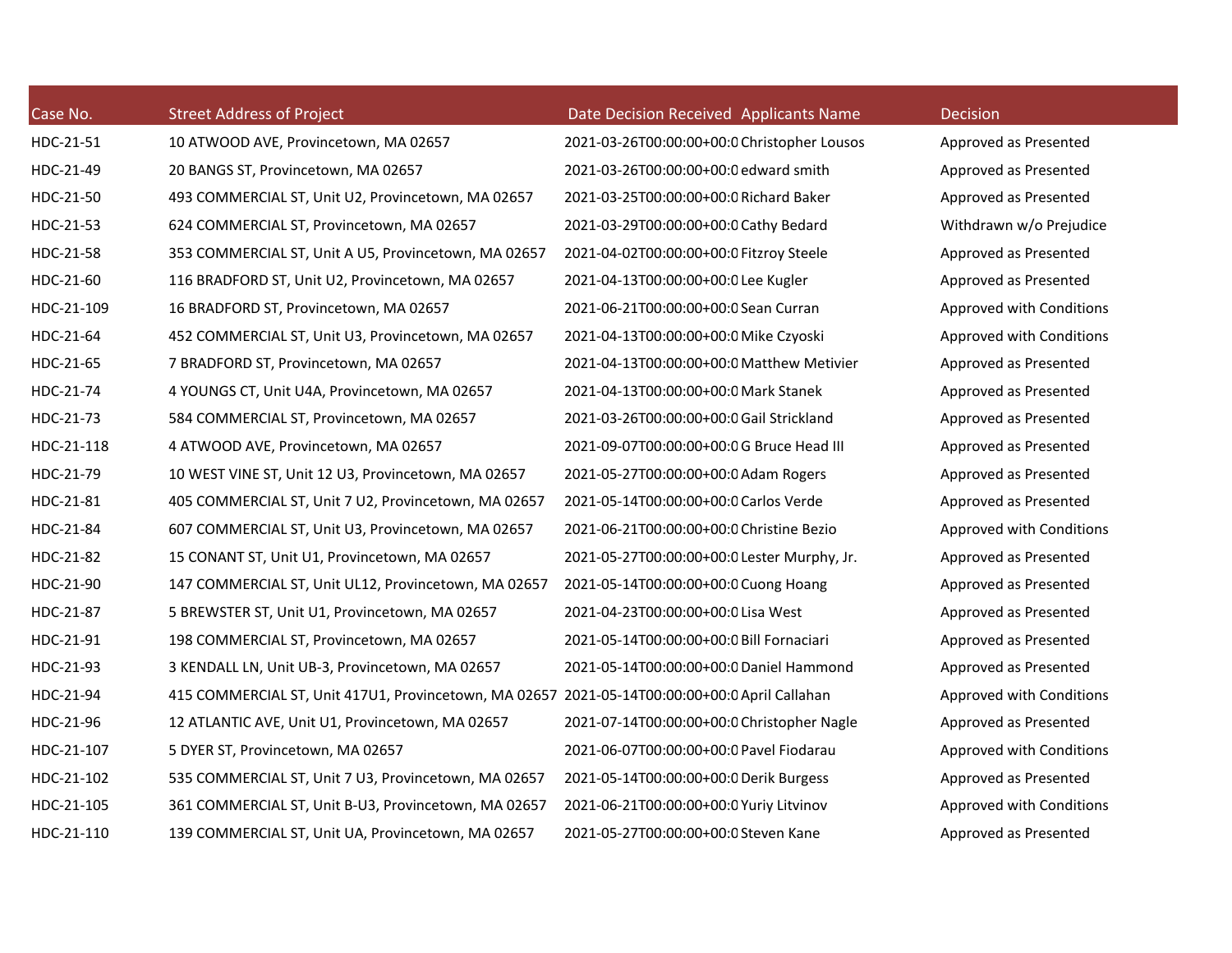| Case No.   | <b>Street Address of Project</b>                                                                       | Date Decision Received Applicants Name                                   | Decision                 |
|------------|--------------------------------------------------------------------------------------------------------|--------------------------------------------------------------------------|--------------------------|
| HDC-21-111 | 36 COMMERCIAL ST, Provincetown, MA 02657                                                               | 2021-08-10T00:00:00+00:0 DAVID HIGH                                      | Approved with Conditions |
| HDC-21-117 | 19 CENTER ST, Unit U2, Provincetown, MA 02657                                                          | 2021-05-21T00:00:00+00:0 OCAZO CONSTRUCTION / BRAL Approved as Presented |                          |
| HDC-21-122 | 12 CUDWORTH ST, Provincetown, MA 02657                                                                 | 2021-06-21T00:00:00+00:0 Kevin Bazarian                                  | Approved with Conditions |
| HDC-21-123 | 34 PEARL ST, Unit A U1, Provincetown, MA 02657                                                         | 2021-06-07T00:00:00+00:0 Jeffrey Mulliken                                | Approved as Presented    |
| HDC-21-124 | 329 COMMERCIAL ST, Provincetown, MA 02657                                                              | 2021-07-07T00:00:00+00:0 hal winard                                      | Approved with Conditions |
| HDC-21-125 | 87 BRADFORD ST, Provincetown, MA 02657                                                                 | 2021-06-21T00:00:00+00:0 Dan Gallagher                                   | Approved with Conditions |
| HDC-21-126 | 111 COMMERCIAL ST, Provincetown, MA 02657                                                              | 2021-07-09T00:00:00+00:0 Jessica LaMontagne                              | Approved with Conditions |
| HDC-21-138 | 12 CENTER ST, Provincetown, MA 02657                                                                   | 2021-11-18T00:00:00+00:0 edward smith                                    | Approved with Conditions |
| HDC-21-130 | 7 BREWSTER ST, Provincetown, MA 02657                                                                  | 2021-06-21T00:00:00+00:0 Russell Cazeault                                | Approved as Presented    |
| HDC-21-137 | 473 COMMERCIAL ST, Provincetown, MA 02657                                                              | 2021-07-09T00:00:00+00:0 Thomas Biggert                                  | Approved as Presented    |
| HDC-21-139 | 557 COMMERCIAL ST, Unit U2, Provincetown, MA 02657                                                     | 2021-06-21T00:00:00+00:0 Thomas Gregory Walker                           | Approved as Presented    |
| HDC-21-140 | 259 BRADFORD ST, Provincetown, MA 02657                                                                | 2021-06-21T00:00:00+00:0 Nicole Barnum                                   | Approved as Presented    |
| HDC-21-143 | 538 COMMERCIAL ST, Unit U11, Provincetown, MA 02657                                                    | 2021-06-21T00:00:00+00:0 hal winard                                      | Approved with Conditions |
| HDC-21-144 | 193 BRADFORD ST, Provincetown, MA 02657                                                                | Joe McCarty                                                              | Approved as Presented    |
| HDC-21-147 | 18 PLEASANT ST, Unit U3, Provincetown, MA 02657                                                        | 2021-06-21T00:00:00+00:0 Greg Mazares                                    | Approved as Presented    |
| HDC-21-200 | 27 STANDISH ST, Provincetown, MA 02657                                                                 | 2021-09-21T00:00:00+00:0 Gordon Siegel                                   | Approved as Presented    |
| HDC-21-154 | 427 COMMERCIAL ST, Provincetown, MA 02657                                                              | 2021-07-09T00:00:00+00:0 paul colburn                                    | Approved as Presented    |
| HDC-21-155 | 19 WEST VINE ST, Provincetown, MA 02657                                                                | 2021-07-09T00:00:00+00:0 Sarah Benjamin                                  | Approved as Presented    |
| HDC-21-157 | 16 WINSLOW ST, Unit U5, Provincetown, MA 02657                                                         | 2021-07-09T00:00:00+00:0 Charles Giachinta                               | Approved with Conditions |
| HDC-21-159 | 259 COMMERCIAL ST, Unit 63-U3, Provincetown, MA 02657 2021-09-07T00:00:00+00:0 Olivier Jamin Changeart |                                                                          | Approved with Conditions |
| HDC-21-164 | 227-R COMMERCIAL ST, Provincetown, MA 02657                                                            | 2021-09-07T00:00:00+00:0 Jeffry Burchard                                 | Approved with Conditions |
| HDC-21-163 | 133 BRADFORD ST, Provincetown, MA 02657                                                                | 2021-09-14T00:00:00+00:0 Casey Clark                                     | Approved as Presented    |
| HDC-21-166 | 77 COMMERCIAL ST, Unit U1, Provincetown, MA 02657                                                      | 2021-08-10T00:00:00+00:0 Casey Clark                                     | Approved with Conditions |
| HDC-21-170 | 308 COMMERCIAL ST, Unit 10UB3, Provincetown, MA 02657 2021-09-07T00:00:00+00:0 Robert Costa            |                                                                          | Approved as Presented    |
| HDC-21-172 | 67 BRADFORD ST, Provincetown, MA 02657                                                                 | 2021-09-14T00:00:00+00:0 ELIOT PARKHURST                                 | Approved as Presented    |
| HDC-21-174 | 8 MONTELLO ST, Provincetown, MA 02657                                                                  | 2021-09-30T00:00:00+00:0 Casey Clark                                     | Approved with Conditions |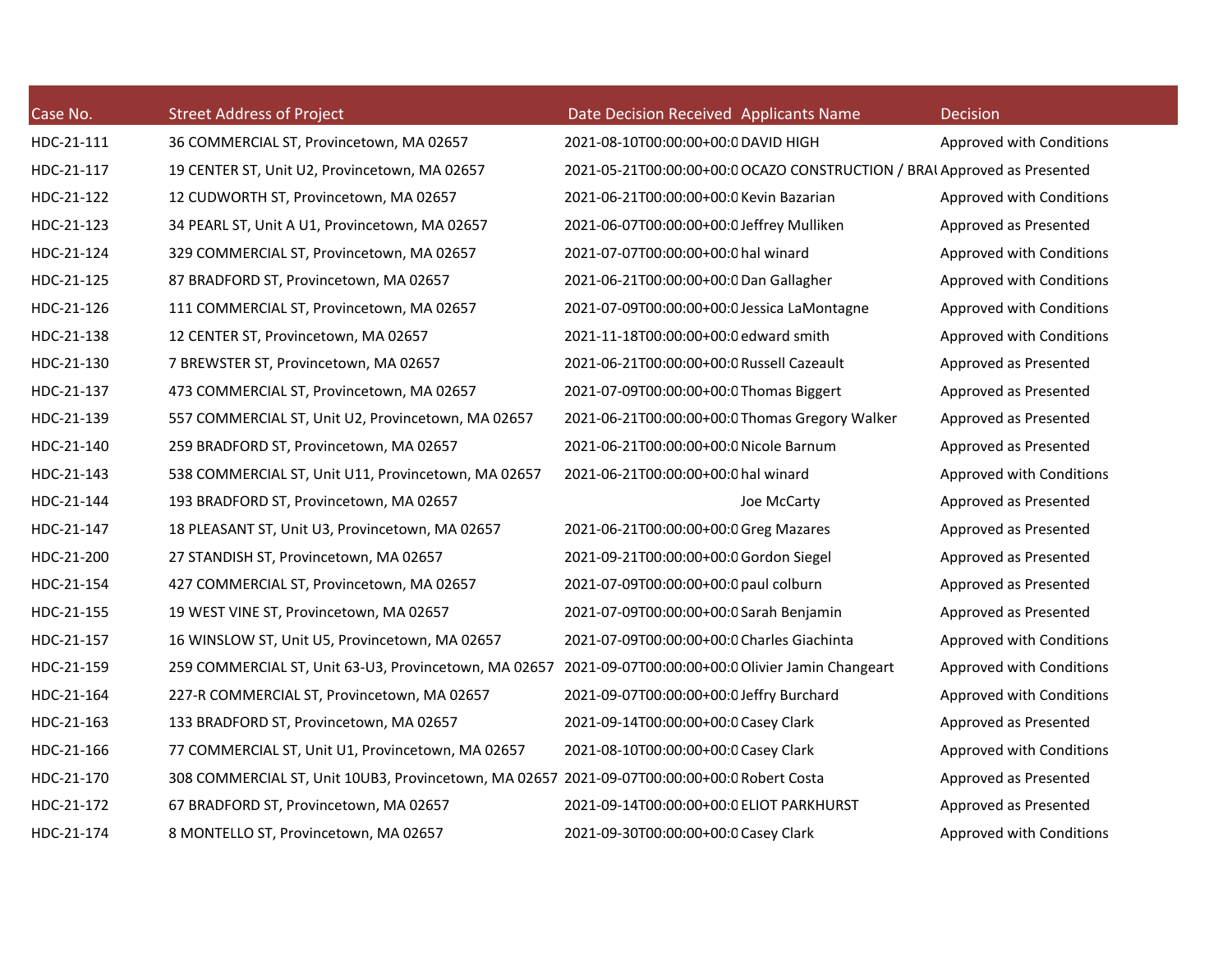| Case No.   | <b>Street Address of Project</b>                                                             | Date Decision Received Applicants Name        | Decision                 |
|------------|----------------------------------------------------------------------------------------------|-----------------------------------------------|--------------------------|
| HDC-21-178 | 136 BRADFORD ST, Provincetown, MA 02657                                                      | 2021-10-14T00:00:00+00:0 Kurt Raber           | Approved with Conditions |
| HDC-21-179 | 17 CONANT ST, Unit U1, Provincetown, MA 02657                                                | 2021-09-07T00:00:00+00:0 Michael McAlister    | Approved with Conditions |
| HDC-21-193 | 457 COMMERCIAL ST, Unit 59-U1, Provincetown, MA 02657                                        | 2021-09-21T00:00:00+00:0 Seth Kaplowitz       | Approved as Presented    |
| HDC-21-180 | 5 BREWSTER ST, Unit U2, Provincetown, MA 02657                                               | 2021-09-07T00:00:00+00:0 Bonnie Catena        | Approved as Presented    |
| HDC-21-181 | 3 SOPER ST, Provincetown, MA 02657                                                           | 2021-09-07T00:00:00+00:0 Robert Henrique      | Approved with Conditions |
| HDC-21-183 | 18 PEARL ST, Provincetown, MA 02657                                                          | 2021-10-14T00:00:00+00:0 Lucy Siegel          |                          |
| HDC-21-184 | 139 COMMERCIAL ST, Unit UA, Provincetown, MA 02657                                           | 2021-09-07T00:00:00+00:0 Steven Kane          | Approved with Conditions |
| HDC-21-186 | 120 COMMERCIAL ST, Provincetown, MA 02657                                                    | 2021-09-07T00:00:00+00:0 Michael Goff         | Approved as Presented    |
| HDC-21-187 | 225 COMMERCIAL ST, Provincetown, MA 02657                                                    | 2021-10-14T00:00:00+00:0 Casey Clark          | Approved as Presented    |
| HDC-21-190 | 5 COTTAGE ST, Unit U1, Provincetown, MA 02657                                                | 2021-09-21T00:00:00+00:0 Deborah Morrison     | Approved as Presented    |
| HDC-21-194 | 198 COMMERCIAL ST, Provincetown, MA 02657                                                    | <b>Bill Fornaciari</b>                        |                          |
| HDC-21-196 | 20 COURT ST, Unit U2, Provincetown, MA 02657                                                 | 2021-09-21T00:00:00+00:0 Eric Larsen          | Approved as Presented    |
| HDC-21-197 | 186 BRADFORD ST, Provincetown, MA 02657                                                      | 2021-10-14T00:00:00+00:0 Eric Larsen          | Approved as Presented    |
| HDC-21-202 | 613 COMMERCIAL ST, Provincetown, MA 02657                                                    | 2021-11-04T00:00:00+00:0 Mark Kinnane         | Approved with Conditions |
| HDC-21-206 | 24 STANDISH ST, Provincetown, MA 02657                                                       | 2021-12-10T00:00:00+00:0 edward smith         | Approved as Presented    |
| HDC-21-205 | 522 COMMERCIAL ST, Unit UB, Provincetown, MA 02657                                           | 2021-11-03T00:00:00+00:0 John Liviingstone    | Approved with Conditions |
| HDC-21-209 | 12 STANDISH ST, Provincetown, MA 02657                                                       | 2021-11-03T00:00:00+00:0 Loren Foster         | Approved with Conditions |
| HDC-21-208 | 7 BREWSTER ST, Provincetown, MA 02657                                                        | Russell Cazeault                              |                          |
| HDC-21-214 | 460 COMMERCIAL ST, Provincetown, MA 02657                                                    | 2021-10-14T00:00:00+00:0 Grace Ryder-O'Malley | Approved as Presented    |
| HDC-21-215 | 16 BREWSTER ST, Provincetown, MA 02657                                                       | 2021-11-04T00:00:00+00:0 Richard Mills        | Approved as Presented    |
| HDC-21-218 | 491 COMMERCIAL ST, Unit U4, Provincetown, MA 02657                                           | 2021-11-18T00:00:00+00:0 Mark Kinnane         | Approved as Presented    |
| HDC-21-223 | 11 PEARL ST, Provincetown, MA 02657                                                          | 2021-10-08T00:00:00+00:0 Leif Hamnquist       | Approved as Presented    |
| HDC-21-225 | 405-407 COMMERCIAL ST, Unit U1, Provincetown, MA 02657 2021-11-04T00:00:00+00:0 Carlos Verde |                                               | Approved as Presented    |
| HDC-21-235 | 522 COMMERCIAL ST, Unit UA, Provincetown, MA 02657                                           | Ed Lanoue                                     |                          |
| HDC-21-233 | 442 COMMERCIAL ST, Unit U4, Provincetown, MA 02657                                           | 2021-11-04T00:00:00+00:0 edward smith         | Approved as Presented    |
| HDC-21-234 | 471 COMMERCIAL ST, Provincetown, MA 02657                                                    | 2021-11-04T00:00:00+00:0 Casey Clark          | Approved as Presented    |